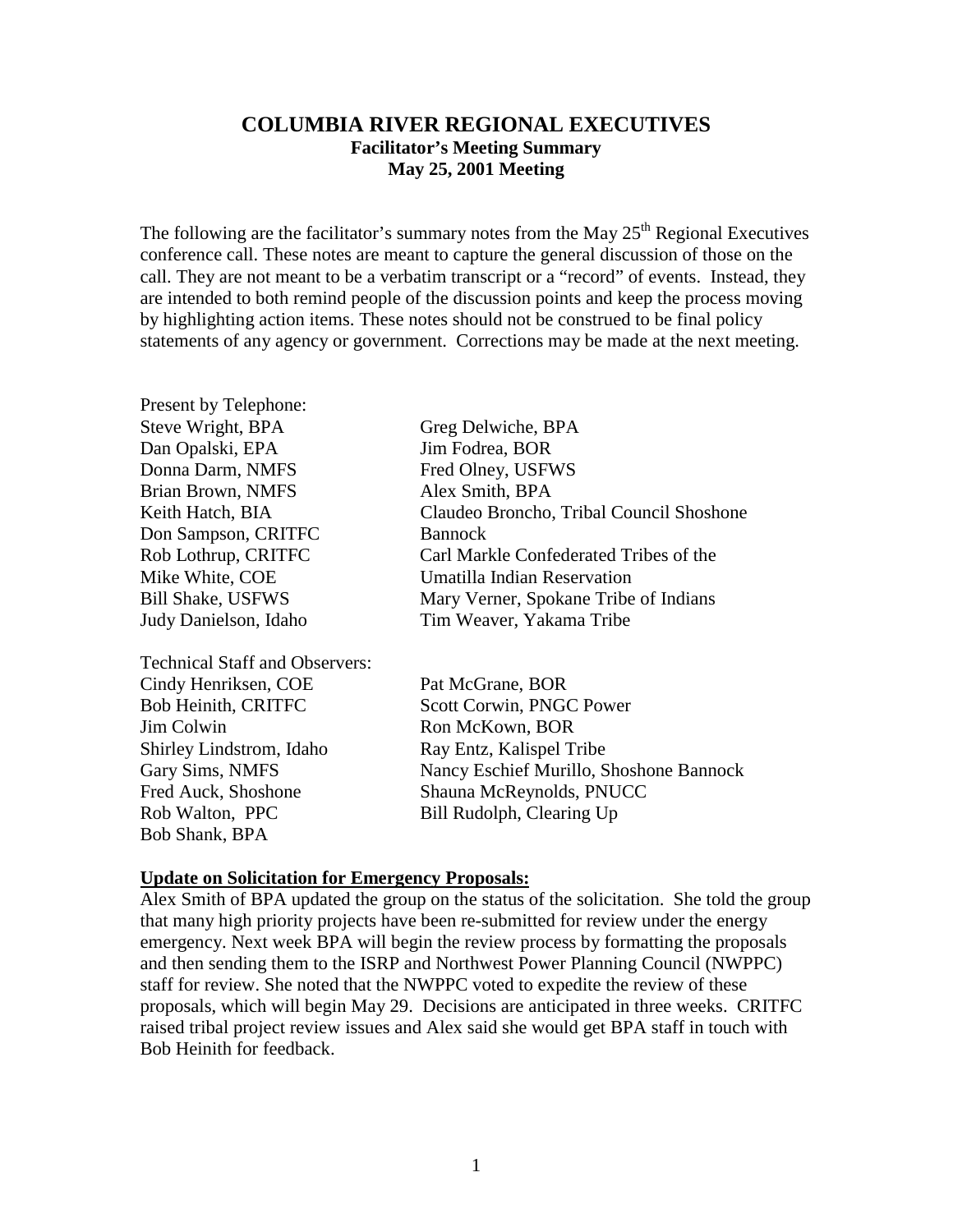## **Spill:**

Steve Wright reported that spill began last week at the Dalles and Bonneville. As discussed at the last meeting, BPA has filed with FERC and anticipate FERC's review of the proposed swap with Grant PUD next Wednesday (May 31). Wright also reported that NWPPC has done an updated analysis that indicates better system reliability than previously thought. The addition of new generating facilities, conservation and careful management may have helped improve the region's power situation. Based on this new information, BPA, BOR and COE are doing their own re-evaluation and review of the analysis. In the meantime, BPA believes they should provide interim spill for in-river migrating juvenile fish. Wright said that for purposes of this spill, the Federal agencies are focused on Memorial Day weekend and how to keep flows up while maintaining loads. He said BPA appears to be in a better reliability situation than previously thought. In light of this, they have developed an interim spill plan.

Brian Brown reported that NMFS has suggested an interim plan to increase spill to 12 hours at night at John Day and 12 hours every other night at McNary. This would start 5/25 and remain effective until the NWPPC analysis and review is complete. Volumes at these projects are expected to be 37 kcfs at John Day (30%) and 30 kcfs at McNary. Brown said that because this is the peak for spring chinook migration and just past the peak for steelhead, it is a biologically high priority time for spill. BPA supported NMFS' biological analysis. Wright said BPA has been managing by following the federal priorities established earlier. The new reliability and biological information points to a need to do more than they have been doing for fish. He noted that to do nothing would be a decision that would have its own unfortunate consequences. Wright said the energy level that will be used over the weekend is in the range of 40 mw/months.

CRITFC expressed their support of the proposed actions and said it is a step forward to provide critical protection for the endangered stocks. COE said they are looking forward to reviewing the new information and plan to support the operation through the weekend. They noted that they are concerned with both the short and long term implications of the actions. Tim Weaver of the Yakama Tribes applauded BPA's actions. He said they are doing the right thing for fish and heading in the right direction toward fulfilling treaty responsibilities. Claudio Broncho, of the Shoshone Bannock said they have to support the proposal because it helps their fish too.

In response to questions and concerns about the wisdom of this action, the BOR reported on the refill status of Grand Coulee, which is just above 1259; they are hopeful of reaching the goal of the established 1280 level by the end of June.

BPA reminded everyone that this is an interim action that may be changed after more thorough analysis of the NWPPC's report. They welcome any additional information and encourage timely feedback.

**ACTION:** Additional information, biological analysis, and other comments should be given to BPA by next Tuesday May 29.